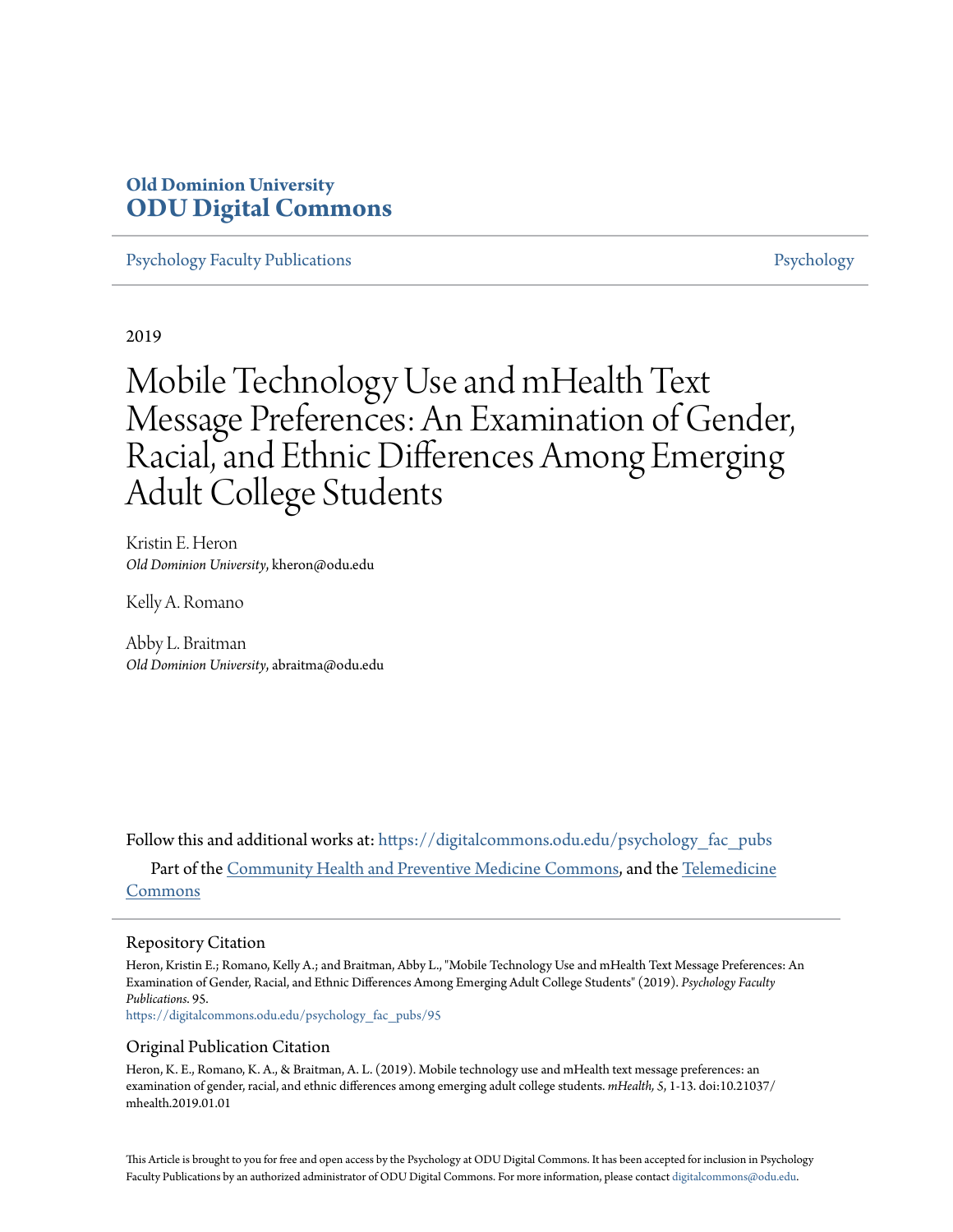

# Mobile technology use and mHealth text message preferences: an examination of gender, racial, and ethnic differences among emerging adult college students

## Kristin E. Heron<sup>1,2</sup>, Kelly A. Romano<sup>2</sup>, Abby L. Braitman<sup>1,2</sup>

<sup>1</sup>Department of Psychology, Old Dominion University, Norfolk, VA 23529, USA; <sup>2</sup>Virginia Consortium Program in Clinical Psychology, Norfolk, VA 23504, USA

*Contributions:* (I) Conception and design: KE Heron, AL Braitman; (II) Administrative support: None; (III) Provision of study materials or patients: None; (IV) Collection and assembly of data: KE Heron, KA Romano; (V) Data analysis and interpretation: All authors; (VI) Manuscript writing: All authors; (VII) Final approval of manuscript: All authors.

*Correspondence to:* Kristin E. Heron, PhD. Old Dominion University, 250 Mills Godwin Building, Norfolk, VA 23529, USA. Email: kheron@odu.edu.

**Background:** Mobile health (mHealth) interventions are a potentially feasible way of targeting emerging adult college students' physical and mental health concerns, decreasing health-risk, and augmenting health promoting behaviors. However, there is limited evidence attesting to advantageous ways of designing mHealth treatments in a manner that is apt to be well-received by emerging adult college students at large, and gender, racial, and ethnic subgroups in particular. To address these research gaps, this exploratory study examined general trends, and gender (male, female), racial (White, Black), and ethnic (Latino, non-Latino) differences, in emerging adult college students' mobile technology ownership and phone plan characteristics, technology use behaviors, and mHealth text message preferences.

Methods: Participants included 1,371 college students aged 18 to 25 (20.54±1.80) years. Between July 2015 and April 2016, students from three universities in the Mid-Atlantic United States completed an online survey assessing technology use. Descriptive statistics and chi-square tests were run to answer primary study questions.

Results: Results suggest that students frequently engage with mobile devices and inherent features. Overall, nearly all (99.5%) students owned smartphones, 89.5% had long-term phone contracts, 94.6% had unlimited texting, and 38.6% reported having unlimited data plans. Further, 96.8% reported texting, 92.0% accessing email, 97.3% accessing the internet, and 97.2% using apps on their mobile devices at least once per day. When asked about the types of text messages they would prefer to receive in the context of mHealth interventions, most students preferred messages that did not contain textese, were longer *vs.*  shorter, contained a single vs. multiple exclamation marks, had a smiley face emoticon, used capitalization for emphatic purposes, contained a statement *vs.* a question, were polite in tone, and were non-directive. There was also multiple gender, racial, and ethnic group differences in mobile device ownership and plan attributes, usage patterns, and text message preferences.

**Conclusions:** The present research provides evidence that smartphones are commonly used by college students and may be a feasible platform for health intervention delivery among diverse student groups. mHealth interventions could use the present results to inform the design of future mHealth interventions and, in turn, increase the acceptability, usability, and efficacy of such treatments for college students at large and diverse student groups in particular.

Keywords: Smartphone; text messaging; telemedicine; minority health; minority groups; young adult

Received: 25 September 2018; Accepted: 15 January 2019; Published: 25 January 2019. doi: 10.21037/mhealth.2019.01.01 **View this article at:** http://dx.doi.org/10.21037/mhealth.2019.01.01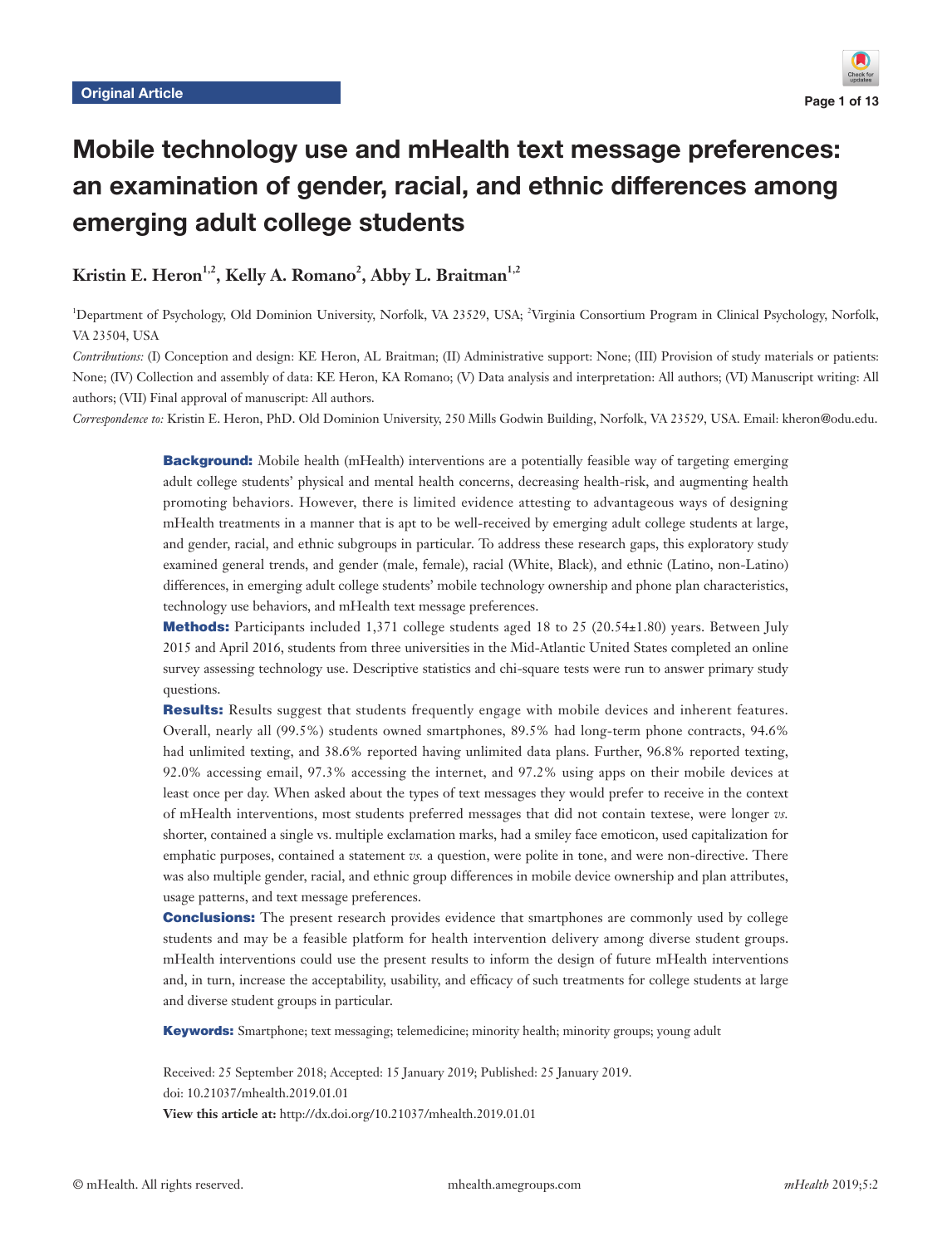#### Introduction

Mobile health (mHealth) interventions have increased in popularity in recent years to address maladaptive physical and mental health concerns and health behaviors (1,2). In contrast to traditional face-to-face treatment modalities, mHealth interventions enable individuals to receive care in ecologically valid contexts, facilitate hard-to-reach populations' engagement with healthcare professionals, and can be tailored to meet personal needs and preferences on a momentary basis (3,4). Yet, gaps exist in the literature regarding how to design mHealth interventions in a manner that is apt to be well-received by various targeted populations. Emerging adult college students in general, and minority subgroups in particular, may be especially well-suited to receive mHealth interventions because they commonly experience mental health concerns. In particular, college students report relatively high rates of anxiety (11–17%), depression  $(14–17\%)$ , and suicidality  $(6–11\%)$   $(5,6)$ , and engage in maladaptive health behaviors and inadequate levels of health promoting behaviors (5,7,8), which can adversely impact their psychosocial and physiological wellbeing. Despite these data, few seek treatment for affective or behavioral concerns (9-11) due to barriers such as stigma, lack of perceived need for care, and time constraints (9). Disconcertingly, male and ethnic minority college students seek and engage in treatment less frequently than female and White students (10,11), highlighting the need for developing novel means of engaging diverse populations in treatment. mHealth platforms can overcome multiple help-seeking barriers (3,4), and thus, may serve as a valuable means of delivering care to these individuals.

### *Technology use in emerging adults: gender, race, and ethnicity differences*

Mobile technologies are ubiquitous in the U.S. and, based on data from 2018, young adults aged 18 to 29 years constitute the highest proportion of adult smartphone owners in the U.S. (12). Young adults aged 18 to 29 years engage with their mobile devices frequently and, in particular, report using such devices for approximately 22.38 hours per week, on average (13). A greater proportion of young adults also engage with various social media platforms on mobile and other web-connected devices than older adults between the ages of 30 and 64 (88% *vs.* 64–78%) (14). Yet, it remains unclear whether technology use behaviors identified in epidemiological samples of young adults are similar to

those of college students. The most recent large-scale data collection on college *vs.* non-college student technology use patterns provides evidence that college students own and access the internet to a greater degree than age-matched non-students (15), suggesting college students may engage with mobile devices differently than epidemiological samples of general young adults in the U.S.

Gender, racial, and ethnic differences in adults' technology use have been documented to varying degrees, yet fewer studies have examined these differences among college students. Research suggests gender differences in overall technology adoption among adults have lessened (12,16,17), but variations remain in the ways men and women use mobile devices. For example, male college students more commonly use technology for informational and entertainment purposes, whereas females more often use them for communication and to cultivate relationships (17-20). As advances in technology continuously alter the landscape of the devices and associated applications people adopt, evaluations of students' engagement with currently available technologies are needed to inform mHealth development.

Racial and ethnic differences in mobile device ownership and time spent online among adults have similarly lessened in recent years (12,16), although this finding may not persist across technology platforms. Data from the Truth Initiative Young Adult Cohort Study conducted in 2016 (n=2,248), for instance, found that non-Latino Black young adults had lower rates of access to internet-enabled smartphones, laptops or desktops, and smart televisions or video game consoles than non-Latino White young adults; Latino young adults similarly exhibited more limited access to internet-enabled laptops or desktops than their White counterparts (21). Although there are no studies of college students conducted within the last decade, a multi-institute assessment of college students collected in 2006–2007 suggests Black students send or receive text messages more often than White students (22). These studies are limited by small samples, decreasing the generalizability and potentially biasing results. Moreover, no studies have yet considered how the use of newer devices (e.g., smartphones) and features [e.g., applications (apps)] differ across racial and ethnic groups in U.S. college students, yet such information can be useful for developing acceptable and effective mHealth treatments for college students.

#### *mHealth interventions for college students*

Among college students, empirical studies and systematic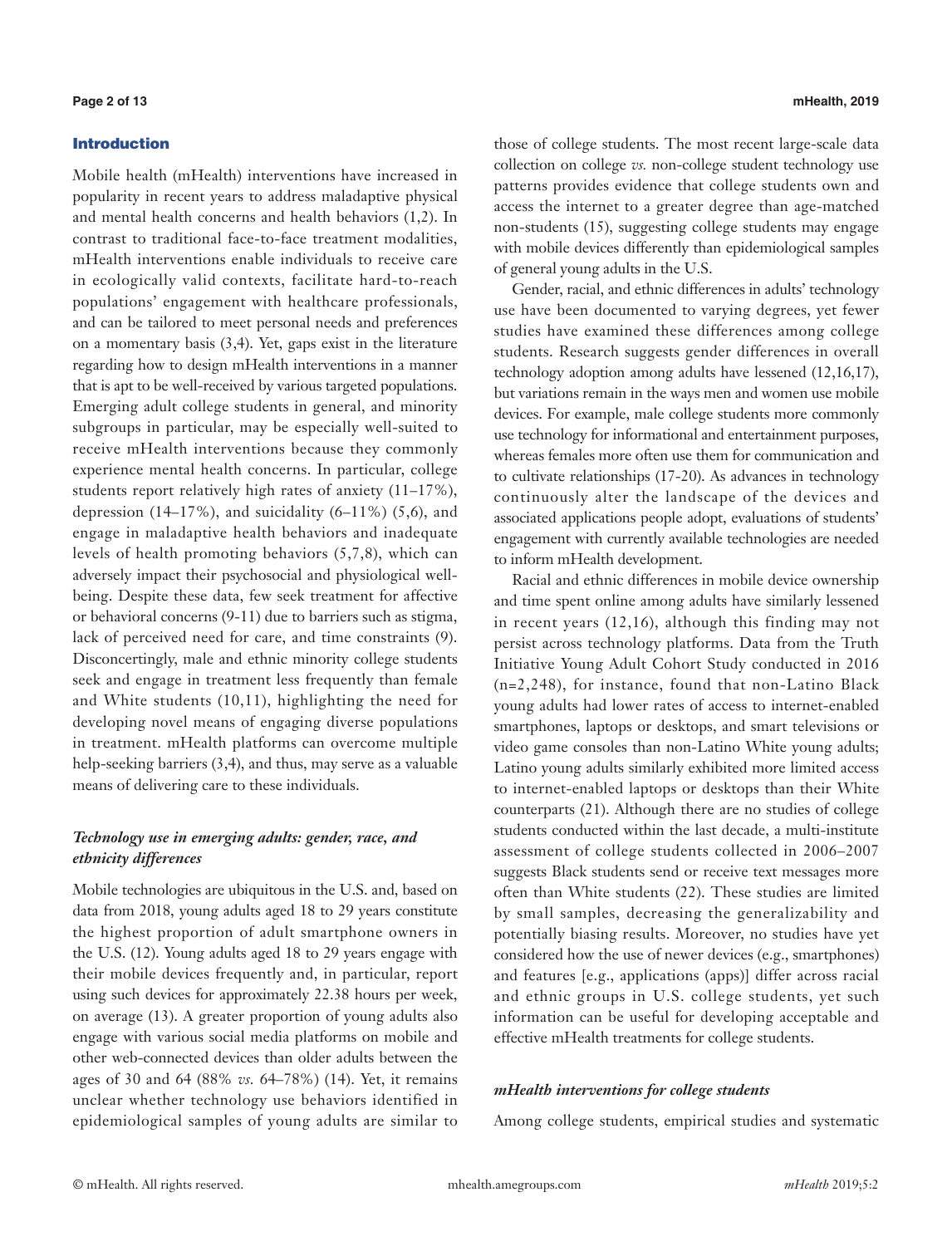#### **mHealth, 2019 Page 3 of 13**

reviews suggest that mHealth internet-based and text message-based interventions have been used to decrease alcohol and tobacco use (23-27), reduce eating disorder symptoms (28), improve healthy eating (29), and incite health behavior change (30). Although these studies demonstrate favorable effects for primary and/or secondary outcomes, longer-term health behavior changes remain marginal. Researchers have noted the need to develop new and refine existing interventions, with a particular focus on creating interventions that will be acceptable and usable for college students (23,29,30).

In the first study to evaluate adults' preferences for text message content in mHealth interventions using quantitative analyses, Muench and colleagues found global preferences for messages that were positive, nonaggressive, grammatically correct, free of textese (texting abbreviations, e.g., LOL), benefit-oriented, polite, and directive (31). These results corroborate the findings from qualitative studies that assessed college students' text message preferences as part of designing text message-based interventions (32-34), focus group and survey studies among epidemiological and clinical samples of adolescents (35), college students (36-38), and adults (39,40). However, no existing research has used quantitative analyses analogous to Muench and colleagues' (31) to assess text message preferences among college students, or differences based on participants' gender, racial, and ethnic identities; such research is needed to inform the development of mHealth interventions for this population.

#### *Study purpose*

The present study aimed to examine mobile technology use and text message preferences in a diverse college student sample. Differences in use and preferences were examined by gender (identifying as male or female), race (identifying as Black or White), and ethnicity (identifying as Latino or non-Latino). Based on previous research, we expect most students will own and frequently use smartphones and their features (e.g., text messaging, internet, apps), but rates may vary by gender, racial, and ethnic identities. Specifically, we hypothesize that males will be more likely than females to use smartphones for informational and entertainment purposes, and female students will use these devices for communication and relational purposes to a greater extent than males (17-20). We also expect more White and non-Latino students will own smartphones than their Black and Latino counterparts (21) and, as an exploratory hypothesis,

that Black and non-Latino students will be more active smartphone users than White students. Finally, we expect that most students will prefer to receive text messages in the context of mHealth interventions that are positive, short, and lack textese (31) and, in an exploratory fashion, we will examine whether text message preferences vary by gender, race, and ethnicity. This study extends previous work by examining college student technology use differences and preferences among demographic groups, addressing gaps in the literature to better inform the design of mHealth treatments for overlooked college student subgroups in need of care.

#### **Methods**

#### *Procedures*

Following Institutional Review Board study approval, between July 2015 and April 2016 college students over age 18 from three universities in the Mid-Atlantic U.S. were recruited through flyers, internet advertisements, and a psychology department research pool. As part of a larger study about college student health and experiences, interested students were directed to the Qualtrics online system, where they electronically provided informed consent and completed measures assessing thoughts, feelings, and behaviors related to college student experiences. Participants who completed the survey via the psychology department research pool completed all measures. For those recruited via flyers and internet advertisements, to reduce the survey's length, we included designed missingness wherein respondents took an abbreviated version of the survey. Specifically, upon beginning the study the Qualtrics software randomized participants to one of two versions of the survey. These two briefer versions were the same length (30 minutes) and were shorter than the survey completed by students in psychology courses (60 minutes). All participants completed the demographics and technology use questionnaires. The text message preference questionnaire was completed by the psychology course participants and half of the general college campus participants. These two recruitment methods (psychology student and general college campus recruitment) were used to increase the sample size and racial diversity.

A total of 2,010 survey responses were initially collected. Participants who provided duplicate entries (n=118), did not provide responses to any questions (n=78), or completed the survey in less than one-third of the median completion time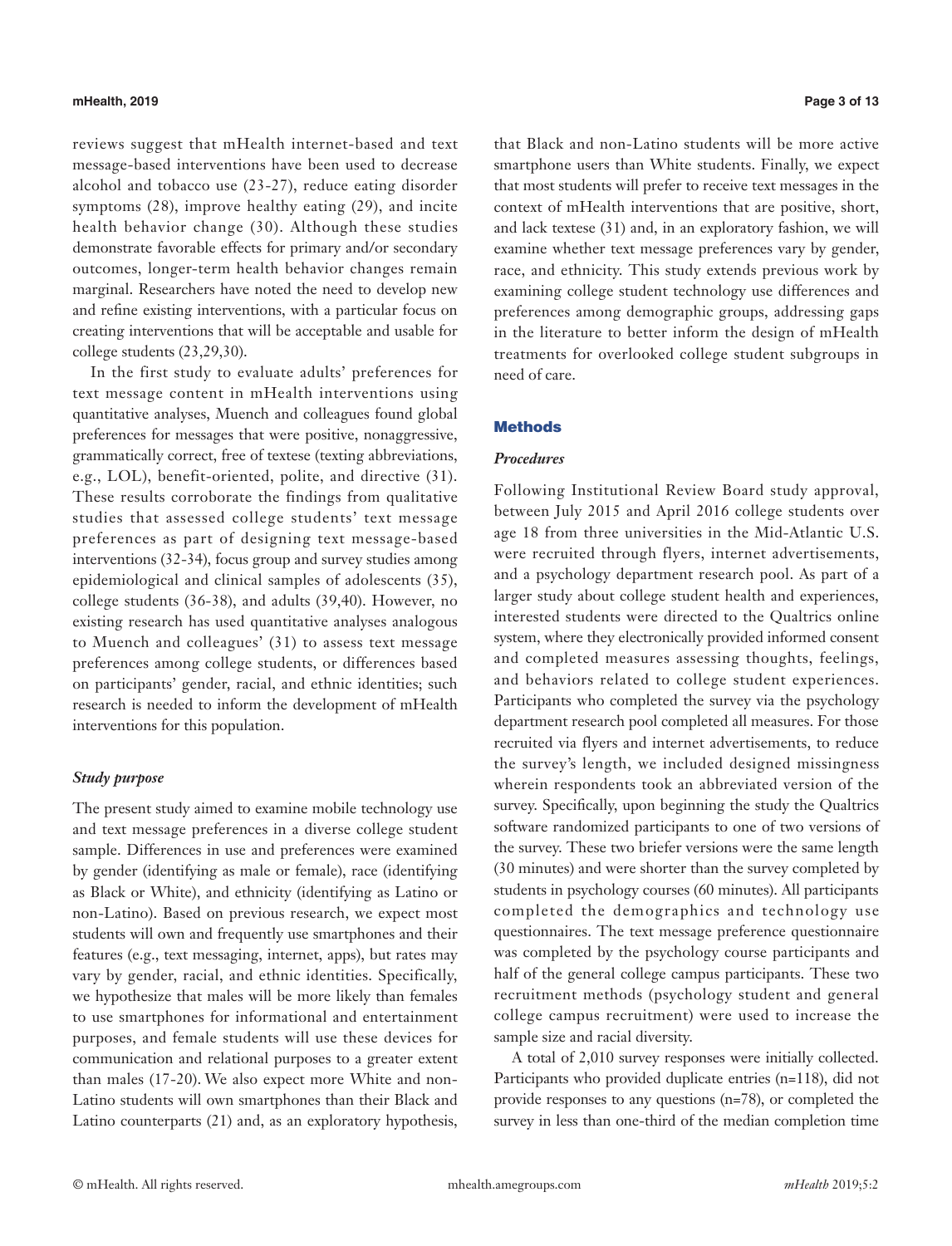(n=6), were removed. Four validity check items (e.g., "select 2 for this item") were included in the survey; participants who responded incorrectly to more than one validity item (n=76) and those who did not respond correctly to one of the first two validity items (n=87) were also removed. Finally, to focus on the experiences of emerging adults, respondents over age 25 were excluded (n=274). The remaining 1,371 responses were included in the analyses. As expected, using multiple recruitment methods increased sample size and racial diversity; in the general college campus sample, a greater proportion of participants were Black than White (Black=54.41%, White=45.59%) compared to the proportion of Black students in the psychology student sample (Black=40.28%, White=59.72%;  $\chi^2$ =24.00, P<0.001).

#### *Participants*

Participants included 1,371 college students ages 18–25  $(20.54\pm1.80)$  years. Participants were asked to identify their gender; 24.58% identified as male (n=337), 74.91% identified as female (n=1,027), and 0.51% indicated they preferred not to answer (n=7). Respondents were able to select as many racial identities as applied to them; a similar number of students identified as White/Caucasian (n=679; 49.53%) or Black/African American (n=602; 43.91%), with the remainder reporting Asian/Asian American (n=85; 6.20%), other race (n=79; 5.76%), American Indian/ Alaskan Native (n=46; 3.36%), and Native Hawaiian/ Pacific Islander (n=12; 0.88%) identities. Regarding ethnic identity, 109 (7.95%) identified as Hispanic/Latino and 1,262 (92.05%) as non-Hispanic/Latino. Most respondents were full-time students (n=1,305; 95.19%) and identified as heterosexual (n=1,050; 76.59%). Similar numbers of students were completing their freshman (n=431; 31.44%), sophomore (n=311; 22.68%), junior (n=330; 24.07%), and senior (n=281; 20.50%) years of undergraduate education.

#### *Measures*

#### **Technology use**

To augment the current understanding of college students' technology use, participants were asked to report on their mobile device ownership and technology-related behaviors. Regarding the former, the type of mobile phone(s) participants possessed (general, smartphone), the smartphone type (if applicable, Apple, Android, Windows, Blackberry, Other), the nature of their contracts (longterm, pay-as-you-go), and aspects of their coverage plans (unlimited features, frequency of phone number changes) were assessed. Likewise, the frequency with which respondents use cell phones was assessed, as was how often they send or receive text messages, access email, use the internet, and use apps on mobile devices. Response options fell on a 5-point response scale for cell phone use frequency (response options: I never/rarely use, A few times a month, A few times a week, About once a day, More than once a day) and a 6-point response scale for the remaining frequency variables (response options for each question: I never or rarely use, A few times a year, A few times a month, A few times a week, About once a day, More than once a day). Further, among respondents who endorsed using apps on their mobile devices, the type(s) of app(s) that individuals use were assessed. Specifically, the following app types were assessed: productivity (calendar, alarms, list-making); social media (Facebook, Instagram, Twitter); health and lifestyle (diet, weight, physical activity, and/or sleep tracking); dating (Tinder, OkCupid, Match); entertainment (games, music, watching sports); video recording (YouTube, Vine, Game Your Video); travel or weather (maps, traffic-checking, weather); news (news reports); food and dining (finding restaurants, recipes); finance (banking apps); shopping (Amazon, eBay, Zappos, Etsy).

#### **Message preferences**

Eight corresponding text message pairs were adopted from Muench and colleagues (31). The messages in each pair differed on the basis of a specific element related to content or linguistic characteristics. The instructions for these questions read: "*Sometimes, as part of a research study the researchers may contact you via text messaging or email. This contact may just be to arrange appointments, but the researchers may also send you messages as part of the study, for example, as a way to help you change your habits or behaviors. The following questions are designed to help us understand your preferences for message styles. For each pair of messages below, please select which one you would prefer to receive from the staff of a research project.*" Respondents then indicated which message in each pair they would rather receive. Message content was derived from behavior change and motivational theories, and linguistic variations stemmed from prior research on message preferences and public health messaging campaigns (31).

#### *Data analytic plan*

A dichotomous variable was created for gender (self-identify as male n=337, female n=1,027). Responses for individuals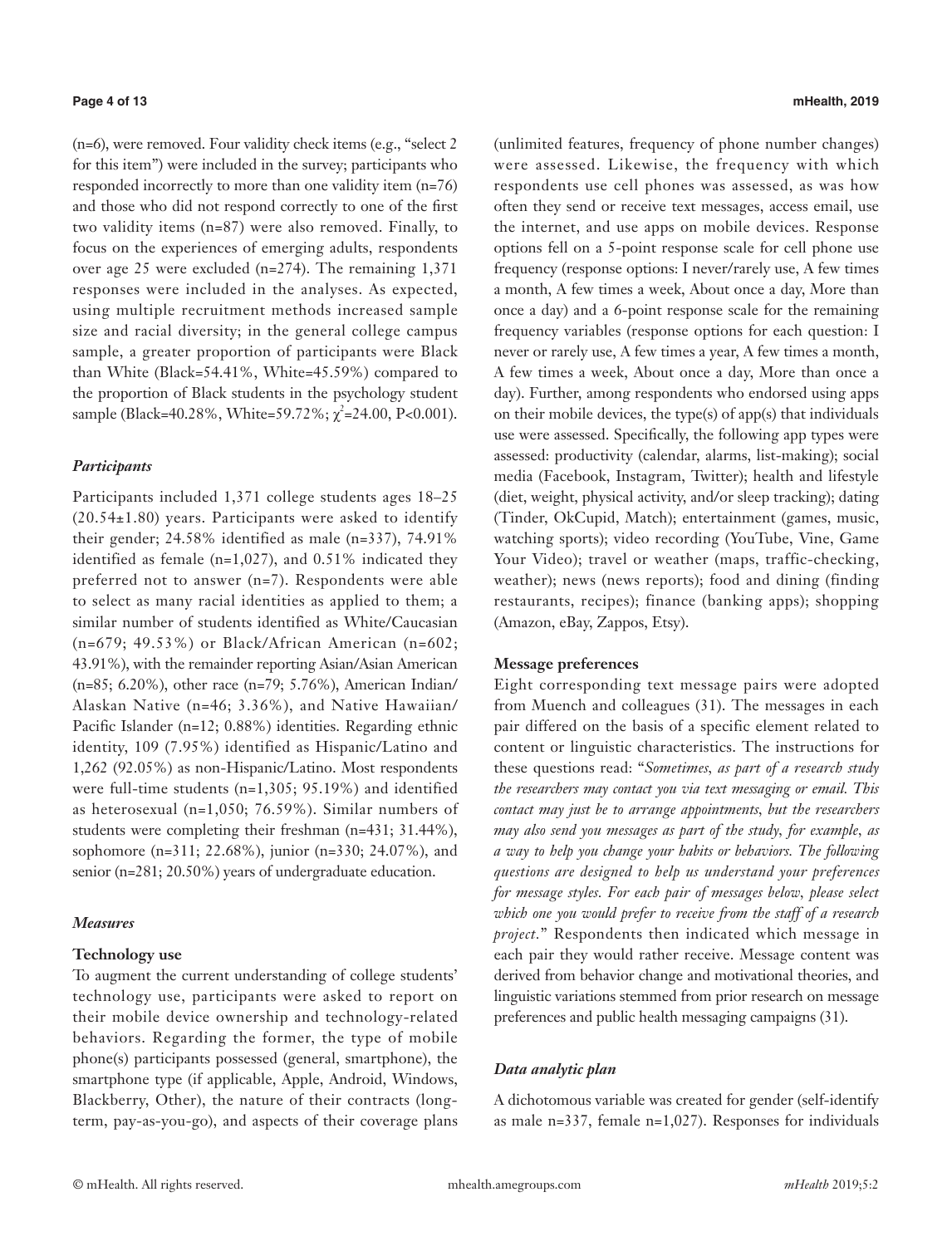who preferred not to answer this question  $(n=7)$  were not included in the gender difference analyses but were in all other analyses. Next, although participants could select multiple racial categories, more than 90% identified as Black and/or White. Our analyses of race differences were thus restricted to these two racial groups and, further, were limited to participants who exclusively selected Black  $(n=563)$  or White  $(n=640)$  to eliminate overlap and were coded in a new dichotomous variable reflecting exclusively Black, or exclusively White. Similar to our approach with gender, 43 respondents who endorsed both Black and White races and 125 participants who endorsed non-Black or non-White racial groups were not included in the race difference analyses. In line with the U.S. Census Bureau's distinction between race and ethnicity (41), we examined ethnic group differences independent from race for Latino  $(n=109)$  and non-Latino  $(n=1,262)$  participants. No missing data were present for this ethnicity variable.

A series of chi-square tests of independence were run to examine whether male/female, Black/White, and Latino/ non-Latino differences existed for our outcome variables (mobile phone and plan characteristics, technology use frequencies, app types used, and text message preferences). Preliminary inspection of the data revealed heavy skew for the frequency variables, with the vast majority (>90%) reporting use of their cell phones, for example, on an at least daily basis. Response options for all frequency variables (frequency of cell phone use, and texting, email access, internet and app use via mobile devices) were therefore dichotomized to less than daily *vs.* daily or more. Further, the data used in the current study stem from a larger assessment battery of college student experiences. As described above, the survey included designed missingness to reduce length; all participants completed the demographic and technology measures, but not all completed the text message preference questions. Only participants who completed the text message preference questions were included in relevant analyses (n=1,059; 77.24%). Otherwise, the amount of missing data was negligible (≤0.34% across all variables) and omitted via listwise deletion. Unless indicated, all assumptions for the analyses were met. Given the large number of planned analyses, to reduce our type I error rate, we selected a more stringent alpha level of 0.01 when interpreting significant results. We chose this approach over a more conservative Bonferroni correction given the exploratory nature of the analyses, so as not to miss any potentially meaningful and clinically relevant effects.

#### Results

#### *Mobile phone and plan characteristics*

*Table 1* presents overall trends and gender, racial, and ethnic differences in students' mobile phone and plan characteristics, frequencies of mobile technology use, and use of specific app types. Certain between-group analyses could not be calculated due to small sample sizes (e.g., non-smartphone owners) and when the assumption that all cells in a 2×2 table need an expected frequency  $\geq$ 5 was not met (42). Overall, 99.5% of students reported owning a smartphone, and among these, 75.9% owned Applebrand smartphones and 23.3% owned Android-brand smartphones. Chi-square tests are presented in *Table 1,* comparing phone ownership between genders, races, and ethnicities. Most participants (89.5%) had long-term mobile phone contracts. As the ability to maintain contact with participants in mHealth studies is critical, participants who endorsed having pay-as-you-go plans (n=136) were asked whether their mobile phone numbers change, on average, at least once per year or less frequently; 12.5% reported their mobile phone number changed at least once per year. Among participants with long-term contracts (n=1,165), 94.6% had unlimited texting in their mobile phone plans and 38.6% had unlimited data; there were several significant gender and race group differences in mobile phone plan characteristics, which are presented in *Table 1*.

#### *Mobile technology use*

As shown in *Table 1,* overall 99.2% of students reported using their mobile phones at least once per day and, in particular, 96.8% reported that they send or receive text messages on their mobile devices daily. Most students (92.0%) also reported accessing email on their mobile devices at least once per day. When asked how often they use the internet on mobile devices, 97.3% of participants indicated that they do so daily or more often, and most (97.2%) also reported using apps on mobile devices at least once per day. Comparisons of students' texting, email and internet access, and app use frequencies by gender, racial, and ethnic groups are reported in *Table 1*.

The types of apps participants reported using on mobile devices were also examined (n=1,371). Of all apps considered, the highest proportion of students used social media apps (95.0%), followed by productivity (90.1%), entertainment (83.6%), travel and weather (76.2%), video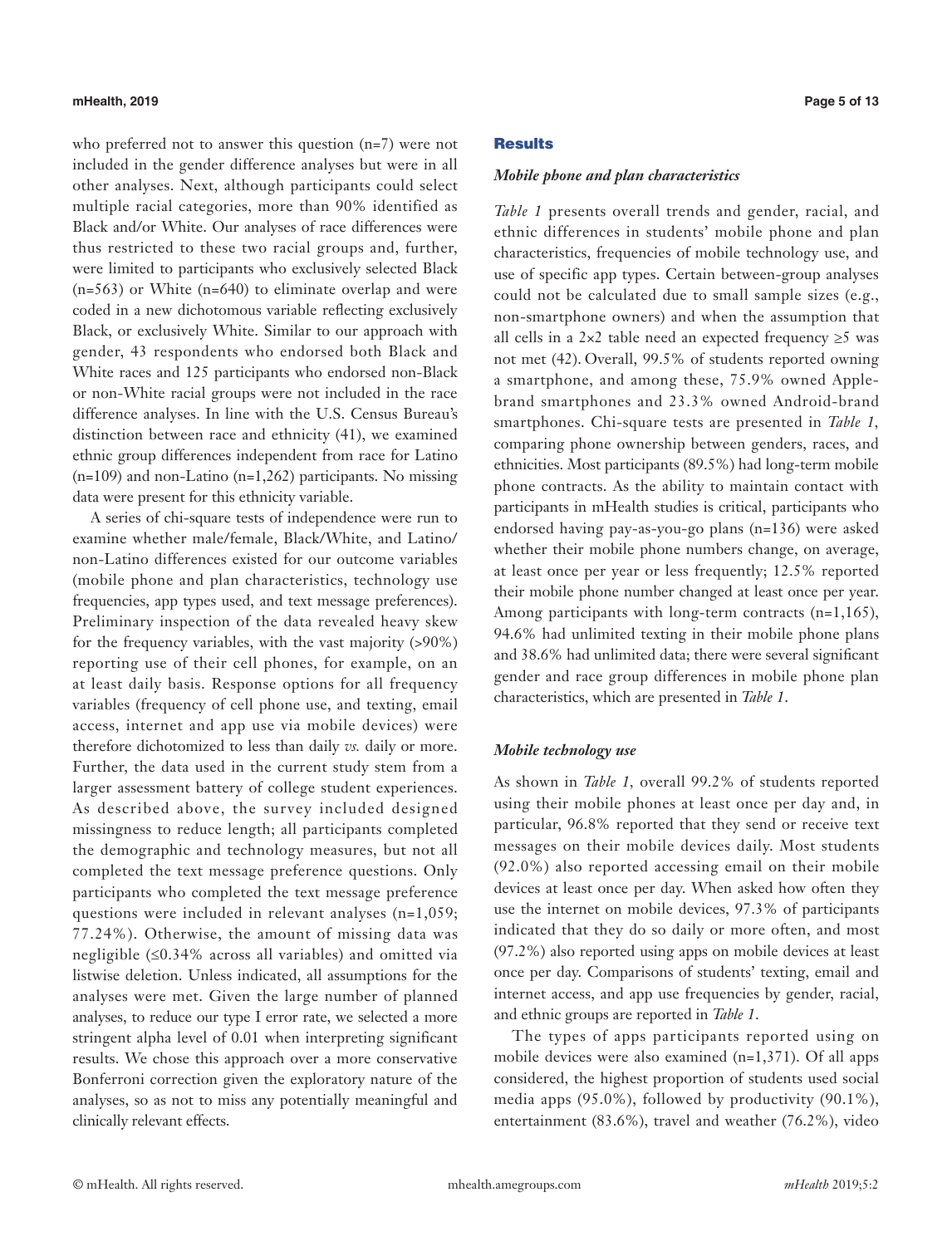| Mobile phone & plan characteristics |      |      |      |                          |                          |      |      |                          |                          |      |      |                          |                          |
|-------------------------------------|------|------|------|--------------------------|--------------------------|------|------|--------------------------|--------------------------|------|------|--------------------------|--------------------------|
| Smartphone ownership                | 99.5 | 99.4 | 99.5 | $\overline{\phantom{0}}$ | $\overline{\phantom{0}}$ | 99.8 | 99.1 | $\overline{\phantom{m}}$ | $\overline{\phantom{0}}$ | 99.1 | 99.5 | $\overline{\phantom{m}}$ |                          |
| Phone type                          |      |      |      |                          |                          |      |      |                          |                          |      |      |                          |                          |
| Apple smartphone                    | 75.9 | 72.1 | 77.4 | 3.93                     | 0.048                    | 74.2 | 77.7 | 1.99                     | 0.158                    | 75.0 | 76.0 | 0.05                     | 0.816                    |
| Android smartphone                  | 23.3 | 27.3 | 21.9 | 4.13                     | 0.042                    | 24.9 | 21.8 | 1.57                     | 0.210                    | 24.1 | 23.3 | 0.04                     | 0.852                    |
| Long-term phone contract            | 89.5 | 86.8 | 90.3 | 3.20                     | 0.074                    | 85.0 | 92.6 | 17.17                    | < 0.001                  | 92.4 | 89.3 | 0.98                     | 0.322                    |
| Phone number change >1x/year        | 12.5 | 9.8  | 13.7 | 0.40                     | 0.525                    | 16.3 | 4.4  | 3.80                     | 0.051                    | 12.5 | 12.5 | $\overline{\phantom{m}}$ |                          |
| Unlimited text messaging plan       | 94.6 | 91.8 | 95.5 | 5.47                     | 0.019                    | 93.8 | 94.7 | 0.37                     | 0.541                    | 93.8 | 94.7 | 0.12                     | 0.727                    |
| Unlimited data plan                 | 38.6 | 32.0 | 40.7 | 6.63                     | 0.010                    | 48.9 | 29.9 | 38.53                    | < 0.001                  | 42.3 | 38.3 | 0.60                     | 0.439                    |
| Frequency of use                    |      |      |      |                          |                          |      |      |                          |                          |      |      |                          |                          |
| Daily mobile phone use              | 99.2 | 99.1 | 99.3 | $\overline{\phantom{m}}$ | $\overline{\phantom{m}}$ | 98.9 | 99.4 | $\overline{\phantom{m}}$ | $\overline{\phantom{m}}$ | 99.1 | 99.2 |                          |                          |
| Daily text messaging                | 96.8 | 94.7 | 97.5 | 6.40                     | 0.011                    | 97.5 | 97.7 | 0.03                     | 0.868                    | 98.2 | 96.7 | $\overline{\phantom{0}}$ |                          |
| Daily email via mobile device       | 92.0 | 87.8 | 93.3 | 10.12                    | 0.001                    | 92.3 | 91.4 | 0.36                     | 0.551                    | 91.7 | 92.0 | 0.01                     | 0.927                    |
| Daily internet via mobile device    | 97.3 | 97.3 | 97.3 | 0.003                    | 0.954                    | 98.4 | 95.8 | 7.06                     | 0.008                    | 98.2 | 97.2 | $\overline{\phantom{a}}$ |                          |
| Daily app use via mobile device     | 97.2 | 96.7 | 97.3 | 0.26                     | 0.609                    | 97.0 | 97.5 | 0.31                     | 0.578                    | 97.2 | 97.1 | $\qquad \qquad -$        | $\overline{\phantom{m}}$ |
| Use of app types                    |      |      |      |                          |                          |      |      |                          |                          |      |      |                          |                          |
| Productivity                        | 90.1 | 87.5 | 90.8 | 3.14                     | 0.076                    | 87.0 | 92.2 | 8.68                     | 0.003                    | 91.7 | 89.9 | 0.37                     | 0.542                    |
| Social media                        | 95.0 | 90.2 | 96.6 | 21.93                    | < 0.001                  | 96.8 | 93.7 | 6.08                     | 0.014                    | 95.4 | 94.9 | 0.05                     | 0.822                    |
| Health and lifestyle                | 38.3 | 24.7 | 42.6 | 34.32                    | < 0.001                  | 35.8 | 41.8 | 4.56                     | 0.033                    | 46.8 | 37.5 | 3.63                     | 0.057                    |
| Dating                              | 9.9  | 12.5 | 9.0  | 3.56                     | 0.059                    | 12.1 | 8.5  | 4.36                     | 0.037                    | 10.1 | 9.8  | 0.01                     | 0.933                    |
| Entertainment                       | 83.6 | 83.0 | 83.8 | 0.11                     | 0.736                    | 85.8 | 80.8 | 5.35                     | 0.021                    | 92.7 | 82.8 | 7.13                     | 0.008                    |
| Video recording                     | 67.8 | 67.0 | 68.0 | 0.13                     | 0.716                    | 75.8 | 59.9 | 34.22                    | < 0.001                  | 74.3 | 67.2 | 2.31                     | 0.129                    |
| Travel and weather                  | 76.2 | 68.5 | 78.8 | 15.13                    | < 0.001                  | 73.0 | 78.4 | 4.85                     | 0.028                    | 80.7 | 75.8 | 1.35                     | 0.245                    |
| <b>News</b>                         | 31.3 | 41.7 | 28.0 | 22.05                    | < 0.001                  | 29.7 | 32.1 | 0.78                     | 0.376                    | 48.6 | 29.8 | 16.45                    | < 0.00                   |
| Food and dining                     | 31.8 | 23.8 | 34.5 | 13.33                    | < 0.001                  | 37.5 | 26.9 | 15.55                    | < 0.001                  | 38.5 | 31.3 | 2.44                     | 0.118                    |
| Finance                             | 37.7 | 35.4 | 38.6 | 1.09                     | 0.297                    | 40.9 | 35.7 | 3.49                     | 0.062                    | 46.8 | 36.9 | 4.17                     | 0.041                    |
|                                     |      |      |      |                          |                          |      |      |                          |                          |      |      |                          |                          |

Race

 $(n=1,027)$ , %  $\chi^2$  P Black White  $\chi^2$  P Latino Non-Latino  $\chi^2$  P (n=1,262), %  $\chi^2$  P

**Table 1** Mobile technology use: overall and by gender, race, and ethnicity

Overall (n=1,371), %

Male

(n=337), %

Gender

Female

Mobile technology use characteristics

The overall sample size was 1,371 participants. However, 7 participants did not indicate their gender, and thus, only 1,364 participants were included in the gender analyses (337 male, 1,027 female). Similarly, 1,203 participants identified as Black or White and were included in the race analyses (563 Black, 640 White). All participants responded to the ethnicity question and were included in the ethnicity analyses.

Shopping 52.0 37.8 56.9 37.09 <0.001 60.7 44.9 29.78 <0.001 58.7 51.4 2.13 0.144

**Ethnicity**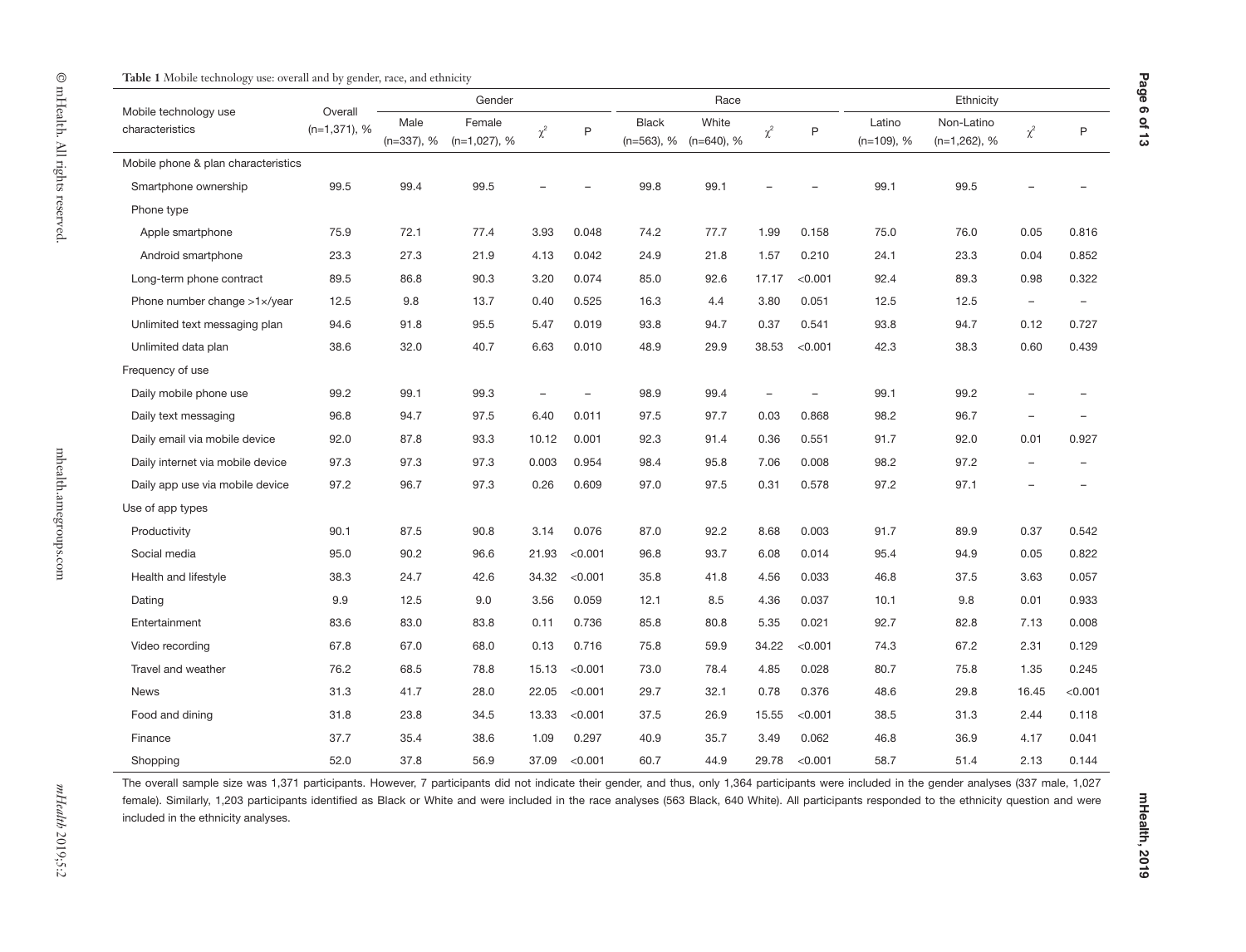#### **mHealth, 2019 Page 7 of 13**

recording (67.8%), and shopping (52.0%) apps. Fewer students endorsed use of health and lifestyle (38.3%), finance (37.7%), food and dining (31.8%), news (31.3%), and dating (9.9%) apps. Rates of use of each app type by students' gender, racial, and ethnic identities are reported in *Table 1*.

#### *Text message preference*

*Table 2* presents overall trends and gender, racial, and ethnic differences in students' preferences for which text messages in eight mirrored pairs they would rather receive during a hypothetical mHealth intervention. First, stylistic and structural differences in text message preferences were examined. Most (98.9%) preferred a non-textese *vs.* a textese message. In another dyad, similar numbers of students preferred long (52.1%) and short (47.9%) messages. Preferences based on message emphasis and valence were subsequently examined. In a pairing containing messages with a single *vs.* multiple exclamation marks, 60.1% of students preferred the former, and most participants (73.8%) also preferred a message containing a smiley face emoticon over a message without an emoticon. In another dyad, more participants preferred a message with capitalization for emphatic purposes (55.0%) over a message without capitalization (45.0%). Message preferences based on tone were evaluated next. First, 75.8% of students preferred a message containing a statement *vs.* a question and 69.2% of participants preferred a polite message over a message containing the same general request without "please". Also, 70.0% of students preferred a non-directive *vs.* a directive message. Gender, racial, and ethnic differences in preferences for each text message pairing are reported in *Table 2*.

#### **Discussion**

mHealth interventions are a potentially feasible way of targeting emerging adult college students' physical and mental health concerns, decreasing health-risk, and augmenting health promoting behaviors (2,30). To further the field's understanding of how to design mHealth treatments in a manner apt to be well-received by college students, the current study expands existing research by examining gender, racial, and ethnic differences in emerging adult college students' mobile device ownership and usage patterns. The present study also expands the work of Muench and colleagues (31) by considering text message preferences in a large, racially and ethnically diverse sample. Results suggest students frequently use smartphones and inherent features, and that smartphone ownership and plan attributes, usage patterns, and text message preferences vary based on students' gender, racial, and ethnic identities.

#### *Overall mobile phone, plan, and use characteristics*

Not surprisingly, most participants owned smartphones, had long-term mobile phone contracts, and had unlimited text message plans, which attests to the ubiquity of mobile technology in students' lives. Nearly all students (99.5%) owned smartphones, which exceeds rates reported in epidemiological studies of young adults (87–94%) (12,21). This suggests smartphones are more commonly owned by college students than age-matched non-students and may serve as an advantageous outlet for delivering interventions to college students in particular. Considered alongside the low help-seeking rates for in-person treatment among college students (9-11), and that use of mobile technology can overcome common barriers to seeking in-person care, such as personal stigma and time constraints (3,4), employing mHealth treatments to augment this population's health may be worthwhile.

### *Mobile technology ownership, plans, and use rates by gender, race, and ethnicity*

Although there were no gender, race, or ethnic differences in mobile phone ownership, this study found gender and race differences in mobile phone plan attributes and usage patterns. First, consistent with the few studies on this topic (17-20), more female than male participants were "mediated communicators" (19) who more frequently used mobile devices for communication (daily texting and emailing), had higher rates of unlimited text and data plans, and more commonly used social media apps, with the daily texting, and unlimited text and data plan differences trending toward significance (P<0.05). With the exception of having unlimited data, however, most female and male participants frequently used these features (>87%). Future research examining the value of adding social connectivity features in mHealth treatments targeting females *vs.* males can help determine whether they are better received by females or whether such programs may be favorably received across genders.

Racial and ethnic differences in technology use have also been inadequately assessed to date. The current study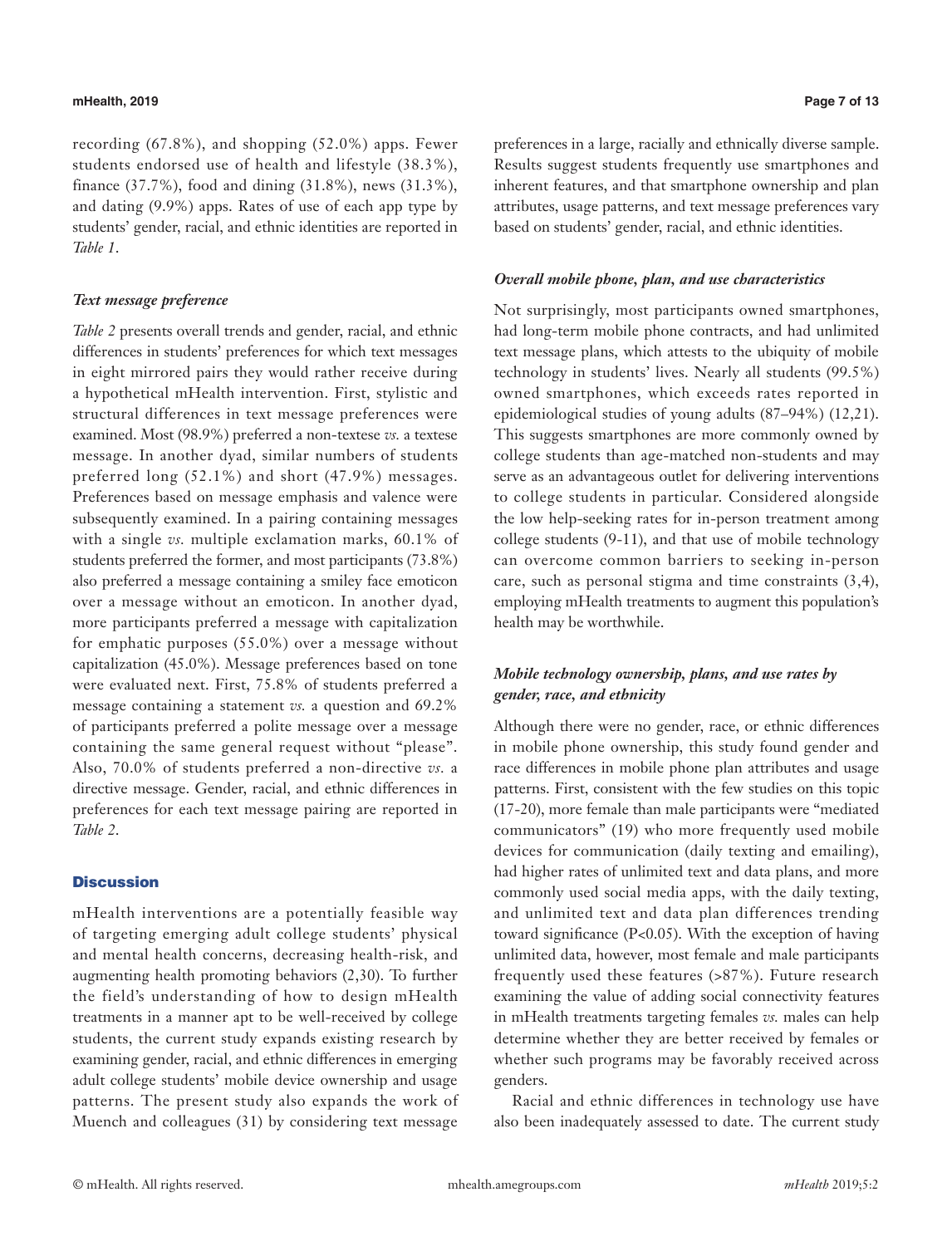Ethnicity

| Textese vs. non-textese                                                                  |      |      |      |      |             |      |      |      |            |      |      |      |       |
|------------------------------------------------------------------------------------------|------|------|------|------|-------------|------|------|------|------------|------|------|------|-------|
| u have changed b4, u can meet ur goals today. b who u r.                                 | 1.1  | 0.8  | 1.3  |      |             | 1.5  | 0.6  |      |            | 1.3  | 1.1  |      |       |
| You have changed before, you can meet your goals today.                                  | 98.9 | 99.2 | 98.8 |      |             | 98.5 | 99.4 |      |            | 98.8 | 98.9 |      |       |
| Be who you are.                                                                          |      |      |      |      |             |      |      |      |            |      |      |      |       |
| Single vs. multiple explanation points                                                   |      |      |      | 1.98 | 0.160       |      |      |      | 1.50 0.221 |      |      | 0.22 | 0.643 |
| Reinvent yourself!                                                                       | 60.1 | 63.8 | 58.9 |      |             | 57.9 | 61.8 |      |            | 62.5 | 59.9 |      |       |
| Reinvent yourself!!                                                                      | 39.9 | 36.2 | 41.1 |      |             | 42.1 | 38.2 |      |            | 37.5 | 40.1 |      |       |
| Emoticon vs. no emoticon                                                                 |      |      |      |      | 11.88 0.001 |      |      |      | 1.37 0.242 |      |      | 0.06 | 0.803 |
| You are on the right track :-) just keep going!                                          | 73.8 | 65.6 | 76.5 |      |             | 75.2 | 71.8 |      |            | 75.0 | 73.7 |      |       |
| You are on the right track - just keep going!                                            | 26.2 | 34.4 | 23.5 |      |             | 24.8 | 28.2 |      |            | 25.0 | 26.3 |      |       |
| Capitalization vs. no capitalization for emphasis                                        |      |      |      | 0.52 | 0.469       |      |      |      | 1.49 0.223 |      |      | 0.23 | 0.635 |
| When it comes to the negative consequences of a bad<br>habit, you are NOT the exception. | 55.0 | 52.9 | 55.5 |      |             | 56.7 | 52.6 |      |            | 57.5 | 54.7 |      |       |
| When it comes to the negative consequences of a bad<br>habit, you are not the exception. | 45.0 | 47.1 | 44.5 |      |             | 43.3 | 47.4 |      |            | 42.5 | 45.3 |      |       |
| Statement vs. question                                                                   |      |      |      | 1.47 | 0.225       |      |      | 0.04 | 0.849      |      |      | 2.96 | 0.085 |
| Committing to your goals today will help you in the long-<br>run.                        | 75.8 | 78.6 | 74.9 |      |             | 76.3 | 75.7 |      |            | 83.8 | 75.2 |      |       |
| How will committing to your goals today help you in the<br>long-run?                     | 24.2 | 21.4 | 25.1 |      |             | 23.7 | 24.3 |      |            | 16.3 | 24.8 |      |       |
| Polite vs. general request                                                               |      |      |      | 4.07 | 0.044       |      |      | 4.38 | 0.036      |      |      | 0.12 | 0.729 |
| Please text us to let us know if you received this message.                              | 69.2 | 64.2 | 70.9 |      |             | 65.6 | 72.0 |      |            | 67.5 | 69.4 |      |       |
| Text us to let us know if you received this message.                                     | 30.8 | 35.8 | 29.1 |      |             | 34.4 | 28.0 |      |            | 32.5 | 30.6 |      |       |
| Directive vs. non-directive statement                                                    |      |      |      | 0.27 | 0.604       |      |      |      | 0.12 0.733 |      |      | 0.57 | 0.450 |

Call a friend to help you feel better as soon as you have a

Your actions define you: the world looks at you differently

free moment.

when you act differently.

Text message pairs

Overall, 1,059 participants completed these questions. However, 3 participants did not indicate their gender, so 1,056 were included in the gender analyses (256 male, 800 female), 923 participants identified as Black or White and were included in the race analyses (412 Black, 511 White), and one participant did not respond to the ethnicity question, so 1,059 were included in the ethnicity analyses (80 Latino, 978 non-Latino).

Short vs. long message 8.22 0.004 0.09 0.767 0.09 0.767 0.09 0.16 0.692

Going out with friends is a good idea to help you feel better. 70.0 71.2 69.5 71.7 70.6 66.3 66.3 70.3

Your actions define you. 47.9 55.6 45.4 47.9 48.9 50.0 47.7

Gender

Female

Male

Overall

30.0

52.1

(n=1,059), % (n=256), %

Race

28.8 30.5 28.3 29.4 33.8 29.7

44.4 54.6 52.1 51.1 50.0 52.3

 $\chi^2$  P Black White  $\chi^2$  P Latino Non-Latino  $\chi^2$  P (n=80), % (n=978), %  $\chi^2$  P

0.604 0.12 0.733 0.57 0.450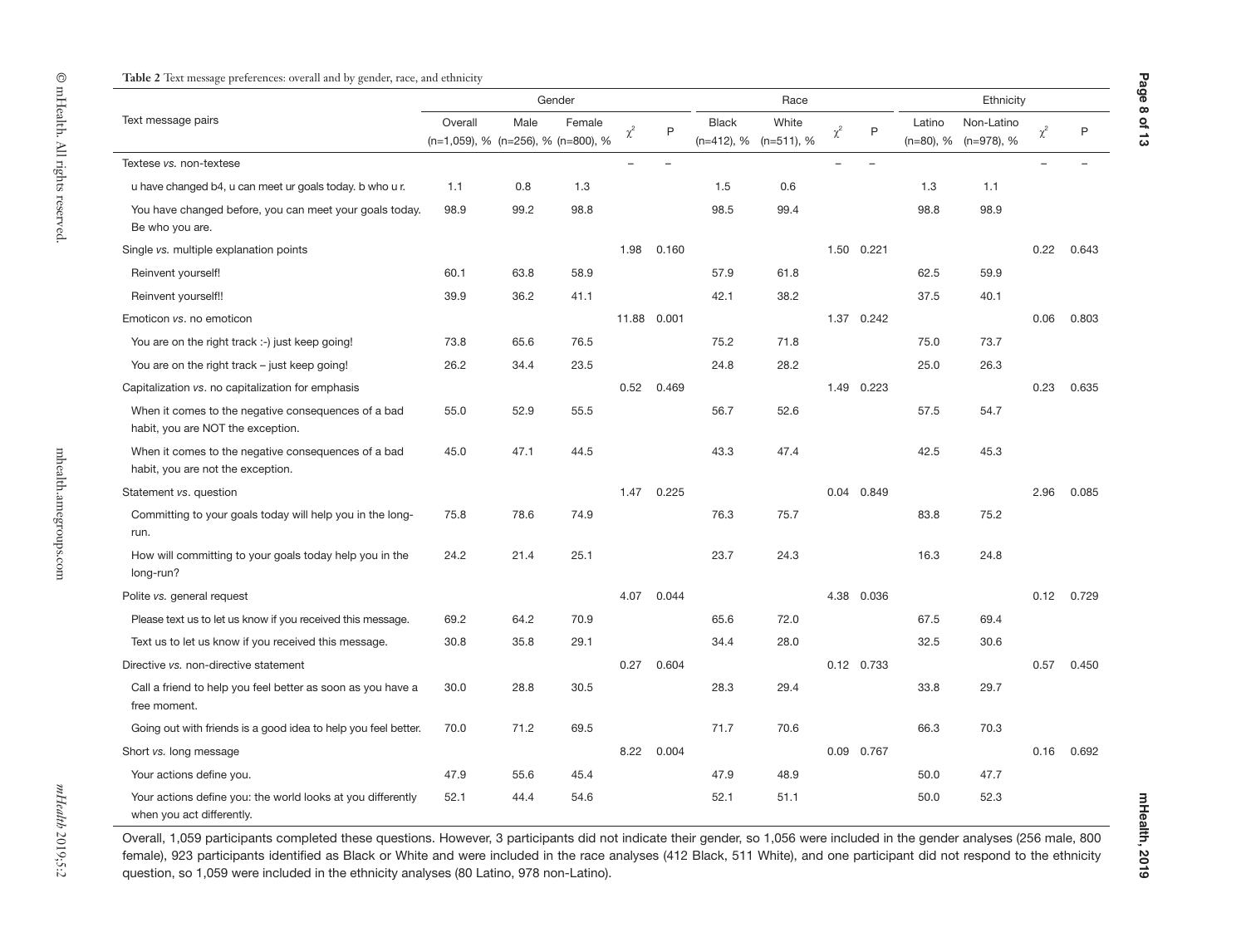expanded this very limited literature by finding more Black than White participants used the internet on mobile devices daily, and there were no racial or ethnic differences in daily texting, email, and app use, or ethnic differences in internet use. Furthermore, more Black than White students had unlimited data plans. Our former findings contrast what is, to our knowledge, the only extant study on this topic, wherein Black college students reported texting more often than White students (22). This prior study conducted in 2006–2007 did not assess students' mobile device-based email, internet, or app use, though, and included small samples Black and Latino students, which may have biased their results. The lack of research in this area necessitates future work to replicate our findings and examine whether similar technology use behaviors, overall, exist among racial and ethnic groups as these findings suggest.

The apps participants reported using in this research lend insight into features that, if used in mHealth development, may increase treatment acceptability. Nearly 40% of participants reported using Health and Lifestyle apps, suggesting a sizable proportion of college students may value improving their health by using apps. Further, more female than male students used these apps and there was a trend for more White than Black students to report such use. These data provide initial evidence suggesting that some subgroups of college students may be more or less inclined to use health-related apps. Such information can be useful if researchers are targeting specific groups of college students for health behavior change interventions (e.g., women, men, racial minorities), as it indicates that some (e.g., women) may be more willing to use health-related apps whereas others (e.g., men) may be less inclined and thus, potentially more difficult to engage in mHealth treatments that use apps or similar technological approaches.

#### *Text message preference by gender, race, and ethnicity*

As mHealth interventions often incorporate text messages (1,2), identifying preferences for text message types are indicated. In the current study, most participants preferred messages with statements, a smiley face emoticon, a single exclamation mark, capitalization, and those that were non-directive, polite, long, and lacked textese. With few exceptions, these results align with the only extant study that assessed text message preferences via quantitative analyses (31), and research that evaluated text message preferences through focus groups and other qualitative methods (32-35). Participants' preferences for messages

that were longer, non-directive, and had a smiley emoticon, however, contrasts some prior studies that primarily employed small focus groups of college students (32,33). The present study found more females than males preferred the longer message, which contrasts two prior studies of college students using majority female focus groups and exhibited preferences for brief and concise messages (32,33). Preferred text message length, then, may be idiosyncratic, rather than generalizable at the population or group level.

Differences in preferences for non-directive and directive messages between the current and prior studies may stem from differing definitions of "directive" and the samples used. Although previous research suggested directive messages were preferred by adults (particularly older adults), these individuals were more averse to commands for immediate action (31). Students' preference for the nondirective message is interesting to consider alongside their concomitant endorsement of the declarative statement over a reflective question. These data paradoxically suggest that college students may want to avoid spending time contemplating steps they can take to make health changes and are open to informative statements about behavior change, yet do not wish to explicitly be told what to do. Researchers and clinicians who implement mHealth programs should be aware that if behavioral treatments are disseminated via text message, students may be more receptive if the language is tempered so that information and suggestions are offered, and less open to either reflective questions or commands.

Most respondents in the present study preferred a message with a smiley emoticon over no emoticons, and more females than males exhibited this preference. These results add to a small and equivocal literature in this area (32,35). Perhaps the general proclivity towards positive messages seen in the message preference literature more broadly accounts for the present findings (31,33,35), as smiley emoticons are positive in nature. This latter assertion is corroborated by our result that students preferred a polite message over a request without the word "please". Our results, then, likely reflect students' preference for positive messages, and using a positive tone in mHealth text message programs for college students may prove beneficial.

#### *Clinical and research implications*

The present study may inform the design and implementation of mHealth interventions on college campuses, as it demonstrated that racially diverse emerging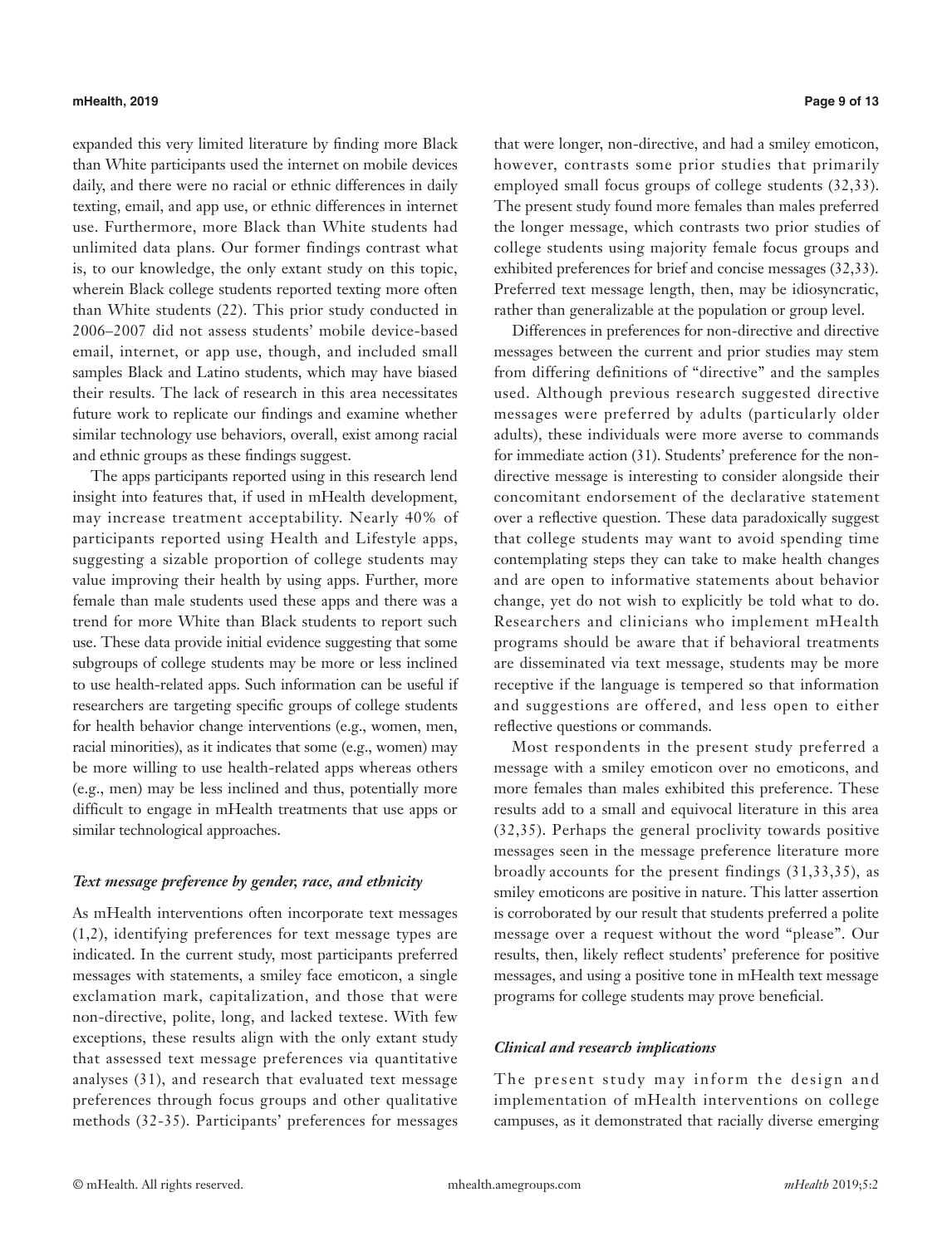adult college students have high smartphone ownership and usage rates, and unique preferences for text messages that may be implemented in new or via refinements to existing mHealth interventions. The pervasiveness of such ownership and use identified in the present study, for one, is particularly noteworthy in light of evidence that adults with racial and ethnic minority identities exhibit poorer physical and mental health and engage with healthcare services less frequently than their majority counterparts (10,11,43). As such, employing mobile technology to deliver health-related interventions to these populations may prove particularly advantageous in advancing the holistic health of minority groups in need of care. Of note, ecological momentary interventions (EMI), just-in-time interventions (JIT), and just-in-time adaptive interventions (JITAI) are increasingly used to prevent and treat physical and mental health concerns and for health behavior change (3,44). These interventions use mobile devices to actively (e.g., self-report) and/or passively (e.g., GPS, accelerometers) assess, and adapt treatments to, individuals' psychophysiological states and sociocultural contexts (44). When developing EMI, JIT, or JITAI for emerging adult college students, researchers may benefit from the present results that suggest certain student groups have and use various technology features more often than others, and subsequently incorporate these elements to enhance treatment acceptability. It may be particularly useful to determine whether including aspects of the app types commonly used by college students (and specific gender, racial, and ethnic groups) increases treatment engagement. For example, in the present study the most commonly used app types by students overall (>83%) were social media, productivity, and entertainment apps, and as prior research suggests college students frequently use social networking sites and instrumental and recreational features on their mobile devices (17), it may be beneficial to test whether incorporating "fun" app features (social networking, music, games) within mHealth interventions increases their acceptability among college students. In support, recent evidence suggests that mHealth and eHealth interventions that incorporate apps with social networking (e.g., peer chat, team challenges) and gamification (e.g., "exergames") features is associated with improvements in dietary, physical activity, and sedentary behaviors in the short-term (45,46). Determining how to aptly sustain such health behavior changes in the long-term, perhaps through the use of booster sessions that incorporate these "fun" app features, is a vital feat for the field moving forward. Finally, the present study also found a relatively higher proportions of female, Black, and Latino students used social media and/ or entertainment apps than male, White, and non-Latino students. It could thereby prove beneficial to further assess whether including "fun" app features is more useful among the former groups, and to examine the impact on treatment engagement and both short- and long-term physical and mental health outcomes.

#### *Limitations and future directions*

This exploratory study adds to the underdeveloped literature on gender, racial, and ethnic differences in emerging adult college students' mobile device ownership and plan attributes, usage patterns, and text message preferences, and should be confirmed and extended in future research. Our analyses were limited to female and male, White and Black, and Latino and non-Latino groups, and included few Latino students, which may have biased our results or limited generalizability. This was a non-random volunteer sample and we had more female than male participants. Future research should discern if our results differ among other minority groups to inform mHealth development for a broader array of students needing care. This study was also descriptive and cross-sectional, such that our results cannot be linked to mHealth treatment outcomes; longitudinal research can establish causal relations between our descriptive findings and mHealth treatment outcomes. Participants' text message preferences were also not evaluated *in vivo* during a mHealth intervention but provided information about general preferences for text message types that may be relevant to include in future mHealth interventions. Whether attending to these stylistic preferences impacts mHealth treatment outcomes among students should be explored in future research. Finally, future research examining other aspects of feasibility and acceptability of mHealth interventions for diverse college student groups is needed. For example, considering students' perceived need for and readiness to change, willingness to use mHealth interventions, optimal devices and formats for delivering interventions, and barriers of use are all key factors that should be assessed in future work.

#### **Conclusions**

This study provides evidence that smartphones are commonly used by college students and may be a feasible platform for health intervention delivery among diverse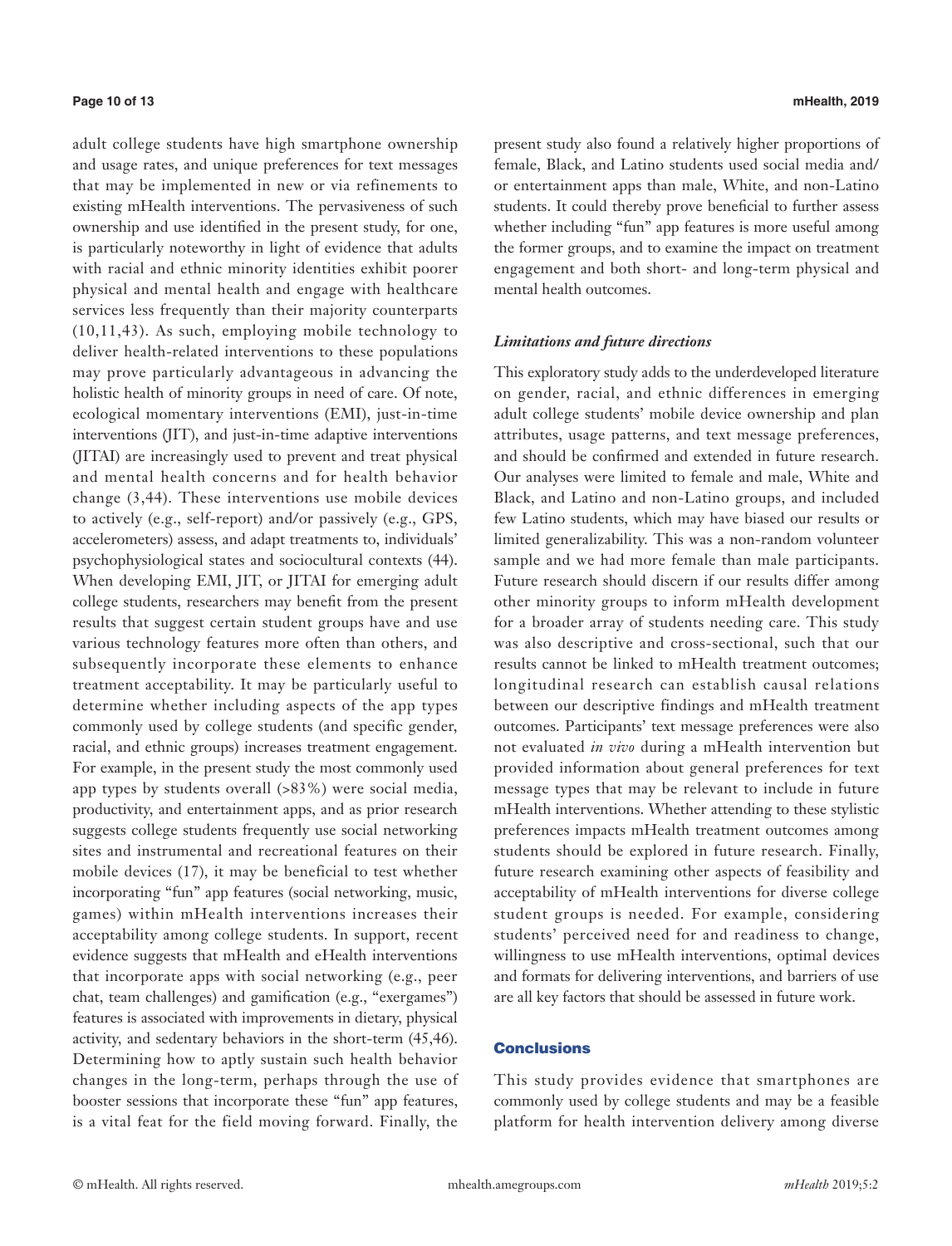#### **mHealth, 2019 Page 11 of 13**

students. The present findings suggest college students have high rates of smartphone ownership, text frequently, have unlimited text plans, and have long-term phone contracts. mHealth interventions delivered via apps could capitalize on the present results by assessing whether incorporating aspects of the app types commonly used by students overall, and potentially tailoring for specific gender, racial, and ethnic groups, increases mHealth engagement and intervention efficacy. Finally, the text message preference results support use of proper syntax and a positive tone when designing mHealth text message interventions for college students. Collectively, this research can be used to increase the acceptability, usability, and efficacy of mHealth treatments for college students in both general and minority student groups.

#### Acknowledgements

This work was supported by a grant from the Old Dominion University Office of Research to KE Heron.

#### **Footnote**

*Conflicts of Interest:* The authors have no conflicts of interest to declare.

*Ethical Statement:* This study was approved by the Institutional Review Boards of Old Dominion University (IRB approval #754356), Norfolk State University (IRB approval #15-08) and Virginia Wesleyan University. Informed consent was obtained from all participants before enrollment into the study.

#### References

- 1. Fiordelli M, Diviani N, Schulz PJ. Mapping mHealth research: A decade of evolution. J Med Internet Res 2013;15:e95.
- 2. Hall AK, Cole-Lewis H, Bernhardt JM. Mobile text messaging for health: A systematic review of reviews. Annu Rev Public Health 2015;36:393-415.
- 3. Heron KE, Smyth JM. Ecological momentary interventions: Incorporating mobile technology into psychosocial and health behaviour treatments. Br J Health Psychol 2010;15:1-39.
- 4. Price M, Yuen EK, Goetter EM, et al. mHealth: A mechanism to deliver more accessible, more effective mental health care. Clin Psychol Psychother

2014;21:427-36.

- 5. American College Health Association (ACHA). ACHA-National College Health Assessment II: Reference Group Executive Summary Spring 2016. Hanover, MD: ACHA; 2016.
- 6. Eisenberg D, Hunt J, Speer N. Mental health in American colleges and universities: Variation across student subgroups and across campuses. J Nerv Ment Dis 2013;201:60-7.
- 7. Kritsotakis G, Psarrou M, Vassilaki M, et al. Gender differences in the prevalence and clustering of multiple health risk behaviours in young adults. J Adv Nurs 2016;72:2098-113.
- 8. Kang J, Ciecierski CC, Malin EL, et al. A latent class analysis of cancer risk behaviors among US college students. Prev Med 2014;64:121-5.
- 9. Eisenberg D, Hunt J, Speer N. Help seeking for mental health on college campuses: Review of evidence and next steps for research and practice. Harv Rev Psychiatry 2012;20:222-32.
- 10. Lipson SK, Kern A, Eisenberg D, Breland-Noble AM. Mental health disparities among college students of color. J Adolesc Health 2018;63:348-56.
- 11. Hunt JB, Eisenberg D, Lu L, et al. Racial/ethnic disparities in mental health care utilization among US college students: Applying the Institution of Medicine definition of health care disparities. Acad Psychiatry 2015;39:520-6.
- 12. Pew Research Center. Mobile fact sheet. 2018 [cited 2018 December 26]. Available online: https://www.pewinternet. org/fact-sheet/mobile
- 13. Lopez-Fernandez O, Kuss DJ, Romo L, et al. Selfreported dependence on mobile phones in young adults: A European cross-cultural empirical survey. J Behav Addict 2017;6:168-77.
- 14. Smith A, Anderson M. Social media use in 2018. Pew Research Center; 2018 [cited 2019 January 4]. Available online: http://www.pewinternet.org/2018/03/01/socialmedia-use-in-2018/
- 15. Smith A, Rainie L, Zickuhr K. College students and technology. Pew Research Center; 2011 [cited 2018 September 23]. Available online: https://www.pewinternet. org/2011/07/19/college-students-and-technology/
- 16. Anderson M. Demographics of device ownership. Pew Research Center; 2015. [cited 2018 September 23]. Available online: http://www.pewinternet.org/2015/10/29/ the-demographics-of-device-ownership/
- 17. Joiner R, Stewart C, Beaney C. Gender digital divide: Does it exist and what are the explanations? In: Rosen LD,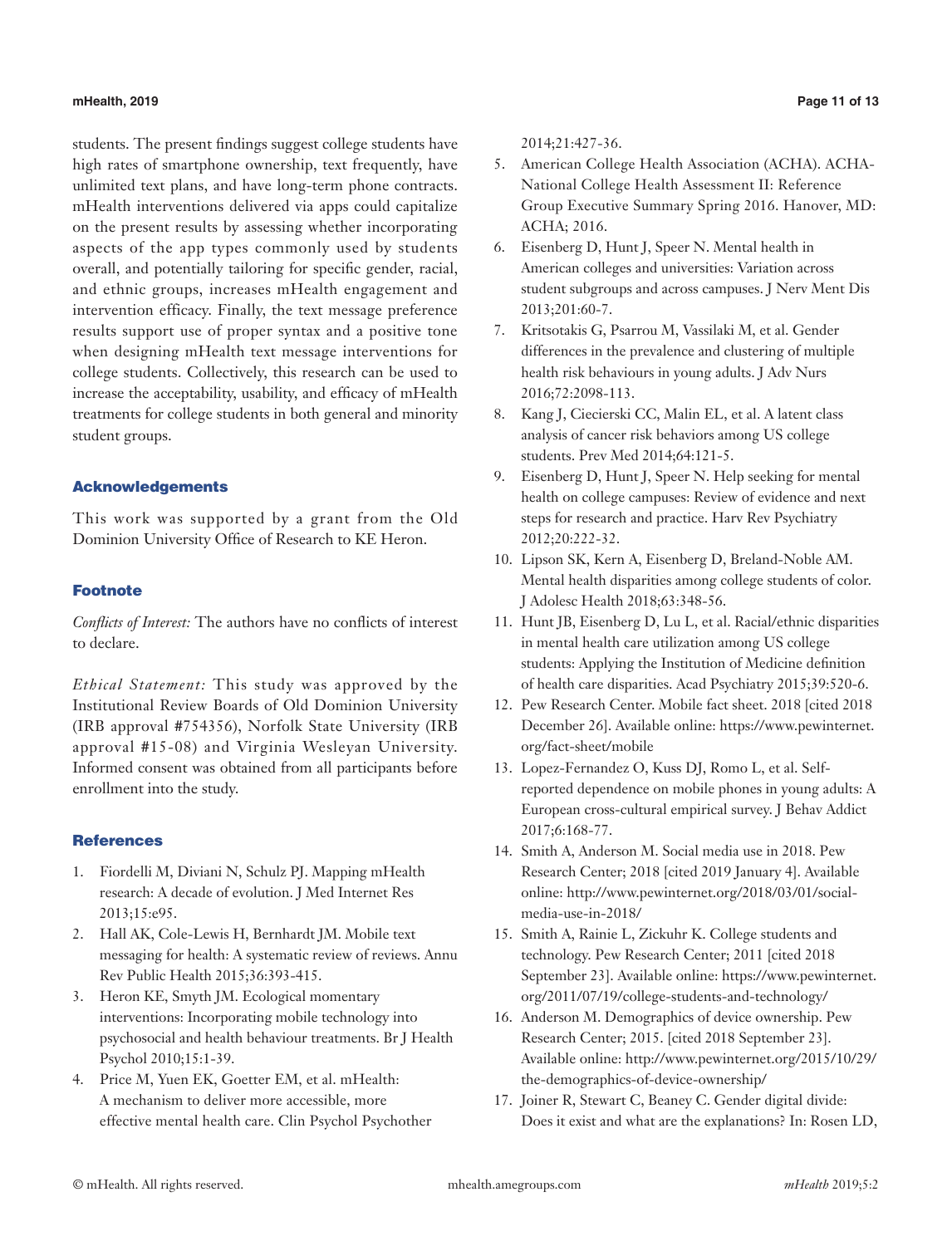Cheever N, Carrier ML, editors. The Wiley Handbook of Psychology, Technology and Society. Malden, MA: Wiley; 2015;74-88.

- 18. Grellhesl M, Punyanunt-Carter NM. Using the uses and gratifications theory to understand gratifications sought through text messaging practices of male and female undergraduate students. Comput Human Behav 2012;28:2175-81.
- 19. Kimbrough AM, Guadagno RE, Muscanell NL, et al. Gender differences in mediated communication. Comput Human Behav 2013;29:896-900.
- 20. Linnhoff S, Smith KT. An examination of mobile app usage and the user's life satisfaction. J Strategic Mark 2017;25:581-617.
- 21. Villanti AC, Johnson AL, Ilakkuvan V, et al. Social media use and access to digital technology in US young adults in 2016. J Med Internet Res 2017;19:e196.
- 22. Junco R, Merson D, Salter DW. The effect of gender, ethnicity, and income on college students' use of communication technologies. Cyberpsychol Behav Soc Netw 2010;13:619-27.
- 23. Berman AH, Gajecki M, Sinadinovic K, et al. Mobile interventions targeting risky drinking among university students: A review. Curr Addict Rep 2016;3:166-74.
- 24. Riley W, Obermayer J, Jean-Mary J. Internet and mobile phone text messaging intervention for college smokers. J Am Coll Health 2008;57:245-8.
- 25. Bock BC, Barnet NP, Thind H, et al. A text message intervention for alcohol risk reduction among community college students: TMAP. Addict Behav 2016;63:107-13.
- 26. Cadigan JM, Martens MP, Dworkin E, et al. The efficacy of an event-specific, text message, personalized drinking feedback intervention. Prev Sci 2018. [Epub ahead of print].
- 27. Bernstein MH, Stein LAR, Neighbors C, et al. A text message intervention to reduce 21st birthday alcohol consumption: Evaluation of a two-group randomized controlled trial. Psychol Addict Behav 2018;32:149-61.
- 28. Saekow J, Jones M, Gibbs E, et al. StudentBodies-eating disorders: A randomized controlled trial of a coached online intervention for subclinical eating disorders. Internet Interv 2015;2:419-28.
- 29. O'Brien LM, Palfai TP. Efficacy of a brief web-based intervention with and without SMS to enhance healthy eating behaviors among university students. Eat Behav 2016;23:104-9.
- 30. Johnson KF, Kalkbrenner MT. The utilization of technological innovations to support college student mental health: Mobile health communication. J Tech Hum

Serv 2017;35:314-39.

- 31. Muench F, van Stolk-Cooke K, Morgenstern J, et al. Understanding messaging preferences to inform development of mobile goal-directed behavioral interventions. J Med Internet Res 2014;16:e14.
- 32. Reese JM, Joseph RP, Cherrington A, et al. Development of participant-informed text messages to promote physical activity among African American women attending college: A qualitative mixed-methods inquiry. J Transcult Nurs 2017;28:236-42.
- 33. Thomas K, Linderoth C, Bendtsen M, et al. Text messagebased intervention targeting alcohol consumption among university students: Findings from a formative development study. JMIR Mhealth Uhealth 2016;4:e119.
- 34. Wright CJ, Dietze PM, Lim MS. Beyond basic feedback in mobile brief interventions: Designing SMS message content for delivery to young adults during risky drinking events. JMIR Mhealth Uhealth 2017;5:e79.
- 35. Woolford SJ, Barr KL, Derry HA, et al. OMG do not say LOL: Obese adolescents' perspectives on the content of text messages to enhance weight loss efforts. Obesity 2011;19:2382-7.
- 36. Bock BC, Rosen RK, Barnett NP, et al. Translating behavioral interventions onto mHealth platforms: Developing text message interventions for smoking and alcohol. JMIR mHealth uHealth 2015;3:e22.
- 37. Kazemi DM, Borsari B, Levine MJ, et al. Real-time demonstration of a mHealth app designed to reduce college students hazardous drinking. Psychol Serv 2018. [Epub ahead of print].
- 38. Yan AF, Stevens P, Wang Y, et al. mHealth text messaging for physical activity promotion in college students: A formative participatory approach. Am J Health Behav 2015;39:395-408.
- 39. Ahlers-Schmidt CR, Hart T, Chesser A, et al. Content of text messaging immunization reminders: What lowincome parents want to know. Patient Educ Couns 2011;85:119-21.
- 40. Ramirez M, Wu S, Beale E. Designing a text messaging intervention to improve physical activity behavior among low-income Latino patients with diabetes: A discretechoice experiment, Los Angeles, 2014–2015. Prev Chronic Dis 2016;13:E171.
- 41. US Census Bureau. Race and ethnicity. US Census Bureau; 2012 [cited 2018 September 23]. Accessed from: https:// www.census.gov/mso/www/training/pdf/race-ethnicityonepager.pdf
- 42. Hollander M, Wolfe DA. Nonparametric Statistical